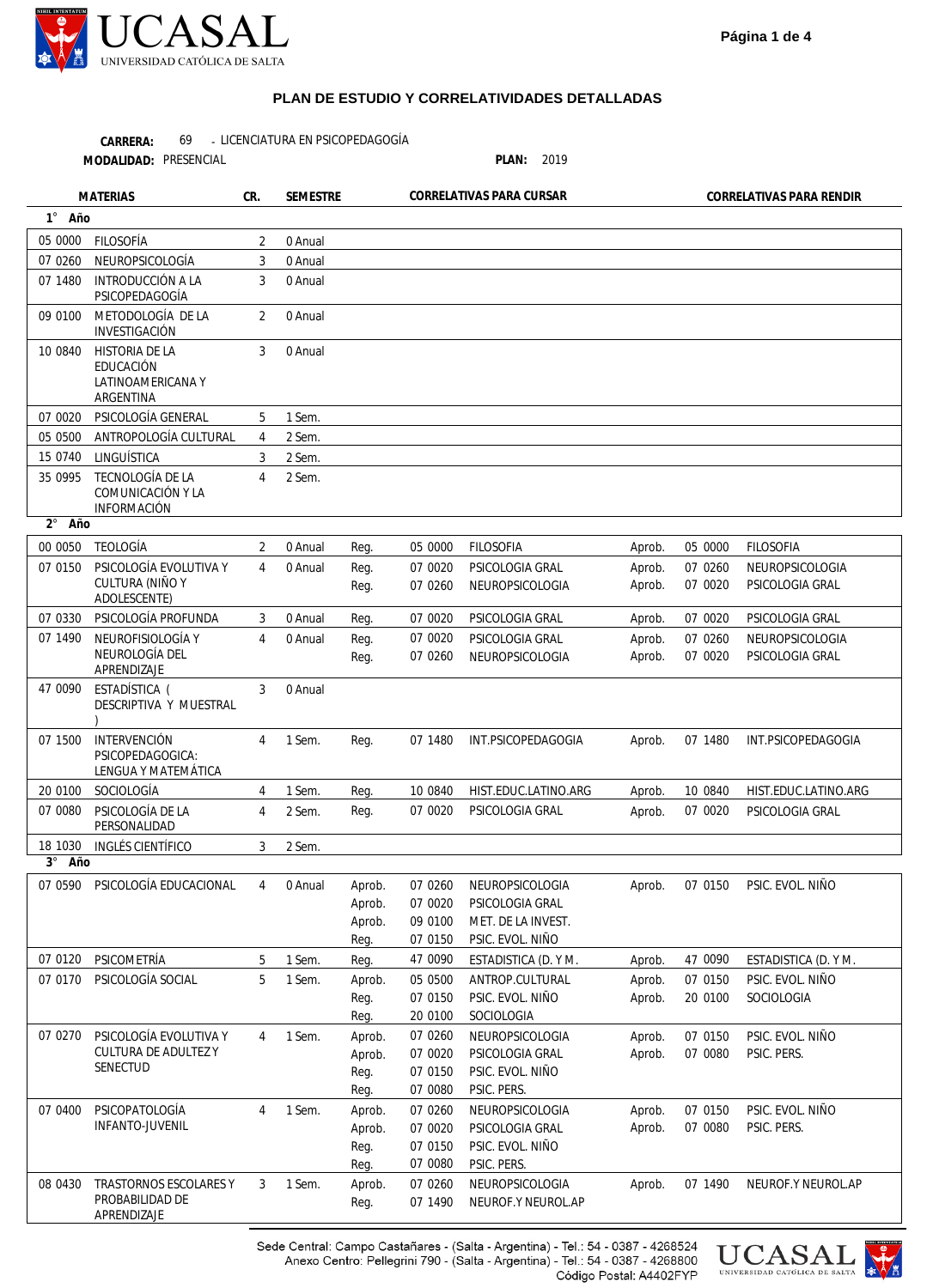

LICENCIATURA EN PSICOPEDAGOGÍA PRESENCIAL **PLAN:** 2019 **MODALIDAD: CARRERA:** 69

**3 4** ° **Año Año** Aprob. Aprob. Aprob. Aprob. Aprob. Aprob. Aprob. Aprob. Aprob. Aprob. Aprob. Aprob. Aprob. Aprob. Aprob. Aprob. Aprob. Aprob. Aprob. Aprob. Aprob. Aprob. Aprob. Aprob. Aprob. Aprob. Aprob. Aprob. Aprob. Aprob. Aprob. Aprob. Aprob. Aprob. Aprob. Aprob. Aprob. Aprob. Aprob. Aprob. Aprob. Aprob. Aprob. 07 0170 07 0080 07 0170 07 0400 07 0080 07 0270 07 0120 00 0050 07 0120 07 1510 07 0390 07 0250 07 1325 07 1325 07 0270 07 0170 07 1325 07 0250 07 1510 07 0390 09 0100 07 0260 05 0000 07 1480 10 0840 07 0020 35 0995 15 0740 05 0500 07 0330 47 0090 07 1490 07 0150 00 0050 20 0100 07 1500 18 1030 07 0080 07 0590 07 0400 08 0430 07 0120 00 0080 PSICOLOGIA SOCIAL PSIC. PERS. PSICOLOGIA SOCIAL PSIPAT.INF-JUV PSIC. PERS. PSIC. EVOL. ADULTO PSICOMETRIA TEOLOGIA PSICOMETRIA TEC.PROY.PSICOPEDAGO DINAM.DE GRUPO PSC.DE LAS RELAC.HUM PSICOPAT.ADULTO PSICOPAT.ADULTO PSIC. EVOL. ADULTO PSICOLOGIA SOCIAL PSICOPAT.ADULTO PSC.DE LAS RELAC.HUM TEC.PROY.PSICOPEDAGO DINAM.DE GRUPO MET. DE LA INVEST. NEUROPSICOLOGIA FILOSOFIA INT.PSICOPEDAGOGIA HIST.EDUC.LATINO.ARG PSICOLOGIA GRAL TEC.COM.Y LA INFORMA LINGUISTICA ANTROP.CULTURAL PSIC.PROFUNDA ESTADISTICA (D. Y M. NEUROF.Y NEUROL.AP PSIC. EVOL. NIÑO TEOLOGIA SOCIOLOGIA INT.PSICOPED.LEN Y M INGLES CIENTIF. PSIC. PERS. PSICOLOGÍA EDUCAC. PSIPAT.INF-JUV TRAST.ESCOL.Y PROB. PSICOMETRIA DOCTRINA SOCIAL Aprob. Reg. Aprob. Reg. Reg. Aprob. Aprob. Reg. Aprob. Reg. Reg. Reg. Aprob. Reg. Reg. Reg. Reg. Reg. Aprob. Reg. Aprob. Reg. Reg. Reg. Reg. Reg. Reg. Reg. Reg. Reg. Reg. Reg. Reg. Reg. Reg. Reg. Reg. Reg. Reg. Reg. Reg. Reg. Reg. Reg. Reg. Reg. Reg. Reg. Reg. Reg. Aprob. Reg. 20 0100 07 0170 05 0500 07 0080 07 0170 07 0150 07 0080 07 0400 07 0020 07 0120 07 0080 07 0270 05 0000 00 0050 07 0120 07 0390 07 1510 07 0250 07 0080 07 1325 07 1480 07 1325 09 0100 07 0390 05 0000 07 1480 10 0840 07 0020 35 0995 15 0740 05 0500 07 0330 47 0090 07 1490 07 0150 00 0050 20 0100 07 1500 18 1030 07 0080 07 0590 07 0400 08 0430 07 0120 07 0270 07 0170 07 1325 07 0250 07 1510 07 0260 00 0050 00 0080 SOCIOLOGIA PSICOLOGIA SOCIAL ANTROP.CULTURAL PSIC. PERS. PSICOLOGIA SOCIAL PSIC. EVOL. NIÑO PSIC. PERS. PSIPAT.INF-JUV PSICOLOGIA GRAL **PSICOMETRIA** PSIC. PERS. PSIC. EVOL. ADULTO FILOSOFIA TEOLOGIA PSICOMETRIA DINAM.DE GRUPO TEC.PROY.PSICOPEDAGO PSC.DE LAS RELAC.HUM PSIC. PERS. PSICOPAT.ADULTO INT.PSICOPEDAGOGIA PSICOPAT.ADULTO MET. DE LA INVEST DINAM.DE GRUPO FILOSOFIA INT.PSICOPEDAGOGIA HIST.EDUC.LATINO.ARG PSICOLOGIA GRAL TEC.COM.Y LA INFORMA **LINGUISTICA** ANTROP.CULTURAL PSIC.PROFUNDA ESTADISTICA (D. Y M. NEUROF.Y NEUROL.AP PSIC. EVOL. NIÑO TEOLOGIA SOCIOLOGIA INT.PSICOPED.LEN Y M INGLES CIENTIF. PSIC. PERS. PSICOLOGÍA EDUCAC. PSIPAT.INF-JUV TRAST.ESCOL.Y PROB. PSICOMETRIA PSIC. EVOL. ADULTO PSICOLOGIA SOCIAL PSICOPAT.ADULTO PSC.DE LAS RELAC.HUM TEC.PROY.PSICOPEDAGO NEUROPSICOLOGIA TEOLOGIA DOCTRINA SOCIAL 07 0250 07 0390 07 1325 07 1510 00 0080 07 0300 07 0490 07 1260 07 1520 07 1540 05 ÉTICA PROFESIONAL 0250 PSICOLOGÍA DE LAS RELACIONES HUMANAS DINÁMICA DE GRUPO PSICOPATOLOGÍA DEL ADULTO TÉCNICAS PROYECTIVAS EN PSICOPEDAGOGÍA DOCTRINA SOCIAL ORIENTACIÓN VOCACIONAL Y **PROFESIONAL** PSICOLOGÍA DE LAS ORGANIZACIONES PSICOLOGÍA ESPECIAL Y DE LA DIVERSIDAD DIAGNÓSTICO PSICOPEDAGÓGICO PRÁCTICA PRE-**PROFESIONAL** SUPERVISADA EN PSICOPEDAGOGÍA EDUCACIONAL 3 4 4 5 2 4 4 4 4 5  $\overline{2}$ 2 Sem. 2 Sem. 2 Sem. 2 Sem. 1 Sem. 1 Sem. 1 Sem. 1 Sem. 1 Sem. 1 Sem. 2 Sem. **MATERIAS CR. SEMESTRE CORRELATIVAS PARA CURSAR CORRELATIVAS PARA RENDIR** 

> Sede Central: Campo Castañares - (Salta - Argentina) - Tel.: 54 - 0387 - 4268524 Anexo Centro: Pellegrini 790 - (Salta - Argentina) - Tel.: 54 - 0387 - 4268800 Código Postal: A4402FYP

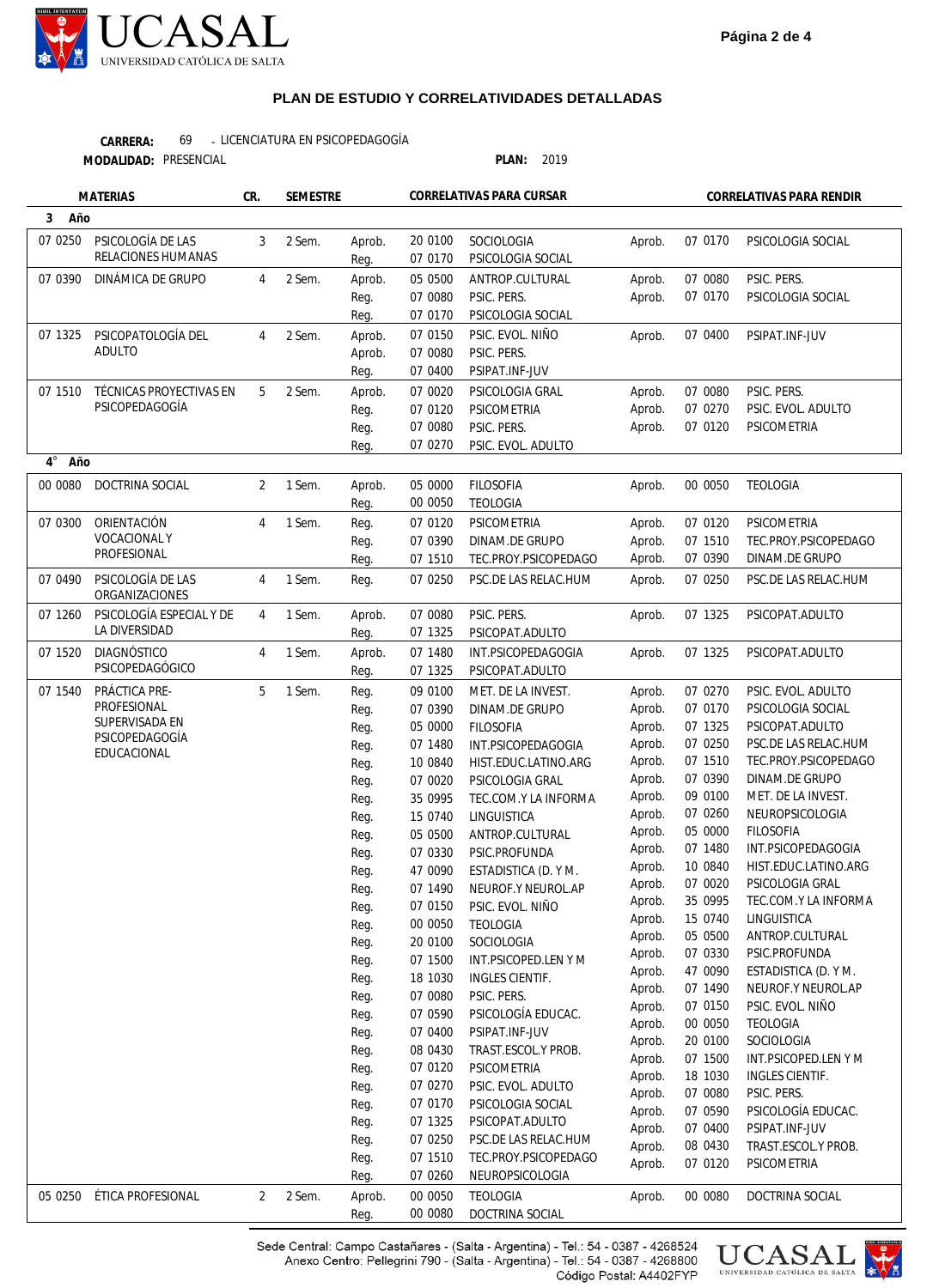

LICENCIATURA EN PSICOPEDAGOGÍA **CARRERA:** 69 -

**MODALIDAD:**

PRESENCIAL **PLAN:** 2019

|          | <b>MATERIAS</b>        | CR. | <b>SEMESTRE</b> |      |          | CORRELATIVAS PARA CURSAR |                  |                    | CORRELATIVAS PARA RENDIR               |
|----------|------------------------|-----|-----------------|------|----------|--------------------------|------------------|--------------------|----------------------------------------|
| Año<br>4 |                        |     |                 |      |          |                          |                  |                    |                                        |
| 07 1250  | PSICOLOGÍA COMUNITARIA | 3   | 2 Sem.          | Reg. | 07 0170  | PSICOLOGIA SOCIAL        | Aprob.           | 07 0170            | PSICOLOGIA SOCIAL                      |
| 07 1530  | PRÁCTICA PRE-          | 5   | 2 Sem.          | Req. | 07 0390  | DINAM.DE GRUPO           | Aprob.           | 10 0840            | HIST.EDUC.LATINO.ARG                   |
|          | PROFESIONAL            |     |                 | Reg. | 07 1510  | TEC.PROY.PSICOPEDAGO     | Aprob.           | 07 0020            | PSICOLOGIA GRAL                        |
|          | SUPERVISADA EN         |     |                 | Reg. | 07 0260  | NEUROPSICOLOGIA          | Aprob.           | 35 0995            | TEC.COM.Y LA INFORMA                   |
|          | PSICOPEDAGOGÍA CLÍNICA |     |                 | Reg. | 05 0000  | <b>FILOSOFIA</b>         | Aprob.           | 15 0740            | LINGUISTICA                            |
|          |                        |     |                 | Reg. | 07 1480  | INT.PSICOPEDAGOGIA       | Aprob.           | 05 0500            | ANTROP.CULTURAL                        |
|          |                        |     |                 | Reg. | 10 0840  | HIST.EDUC.LATINO.ARG     | Aprob.           | 07 0330            | PSIC.PROFUNDA                          |
|          |                        |     |                 | Reg. | 07 0020  | PSICOLOGIA GRAL          | Aprob.           | 47 0090            | ESTADISTICA (D. Y M.                   |
|          |                        |     |                 | Reg. | 35 0995  | TEC.COM.Y LA INFORMA     | Aprob.           | 07 1490            | NEUROF.Y NEUROL.AP                     |
|          |                        |     |                 |      | 15 0740  | LINGUISTICA              | Aprob.           | 07 0590            | PSICOLOGÍA EDUCAC.                     |
|          |                        |     |                 | Reg. |          |                          | Aprob.           | 07 0400            | PSIPAT.INF-JUV                         |
|          |                        |     |                 | Reg. | 05 0500  | ANTROP.CULTURAL          | Aprob.           | 07 1325            | PSICOPAT.ADULTO                        |
|          |                        |     |                 | Reg. | 07 0330  | PSIC.PROFUNDA            | Aprob.           | 07 0250            | PSC.DE LAS RELAC.HUM                   |
|          |                        |     |                 | Reg. | 47 0090  | ESTADISTICA (D. Y M.     | Aprob.           | 20 0100            | SOCIOLOGIA                             |
|          |                        |     |                 | Reg. | 07 1490  | NEUROF.Y NEUROL.AP       | Aprob.           | 07 1500            | INT.PSICOPED.LEN Y M                   |
|          |                        |     |                 | Reg. | 07 0150  | PSIC. EVOL. NIÑO         | Aprob.           | 08 0430            | TRAST.ESCOL.Y PROB.                    |
|          |                        |     |                 | Reg. | 00 0050  | <b>TEOLOGIA</b>          | Aprob.           | 07 0120            | PSICOMETRIA                            |
|          |                        |     |                 | Reg. | 20 0100  | SOCIOLOGIA               | Aprob.           | 07 0150            | PSIC. EVOL. NIÑO                       |
|          |                        |     |                 | Reg. | 07 1500  | INT.PSICOPED.LEN Y M     | Aprob.           | 00 0050            | <b>TEOLOGIA</b>                        |
|          |                        |     |                 | Reg. | 18 1030  | INGLES CIENTIF.          | Aprob.           | 18 1030            | INGLES CIENTIF.                        |
|          |                        |     |                 | Reg. | 07 0080  | PSIC. PERS.              | Aprob.           | 07 0080            | PSIC. PERS.                            |
|          |                        |     |                 | Reg. | 07 0590  | PSICOLOGÍA EDUCAC.       | Aprob.           | 07 0270            | PSIC. EVOL. ADULTO                     |
|          |                        |     |                 | Reg. | 07 0400  | PSIPAT.INF-JUV           | Aprob.           | 07 0170            | PSICOLOGIA SOCIAL                      |
|          |                        |     |                 | Reg. | 08 0430  | TRAST.ESCOL.Y PROB.      | Aprob.           | 09 0100            | MET. DE LA INVEST.                     |
|          |                        |     |                 | Reg. | 07 0120  | PSICOMETRIA              | Aprob.           | 07 0260            | NEUROPSICOLOGIA                        |
|          |                        |     |                 | Reg. | 07 0270  | PSIC. EVOL. ADULTO       |                  | 05 0000            | <b>FILOSOFIA</b>                       |
|          |                        |     |                 | Reg. | 07 0170  | PSICOLOGIA SOCIAL        | Aprob.           | 07 1480            | INT.PSICOPEDAGOGIA                     |
|          |                        |     |                 | Reg. | 07 1325  | PSICOPAT.ADULTO          | Aprob.           | 07 1510            | TEC.PROY.PSICOPEDAGO                   |
|          |                        |     |                 | Reg. | 07 0250  | PSC.DE LAS RELAC.HUM     | Aprob.           | 07 0390            | DINAM.DE GRUPO                         |
|          |                        |     |                 | Reg. | 09 0100  | MET. DE LA INVEST.       | Aprob.           |                    |                                        |
| 07 1550  | PRÁCTICA PRE-          | 5   | 2 Sem.          | Reg. | 09 0100  | MET. DE LA INVEST.       | Aprob.           | 09 0100            | MET. DE LA INVEST.                     |
|          | PROFESIONAL            |     |                 | Reg. | 07 1500  | INT.PSICOPED.LEN Y M     | Aprob.           | 07 0260            | NEUROPSICOLOGIA                        |
|          | SUPERVISADA EN         |     |                 | Reg. | 05 0000  | <b>FILOSOFIA</b>         | Aprob.           | 05 0000            | <b>FILOSOFIA</b>                       |
|          | PSICOPEDAGOGÍA SOCIAL  |     |                 | Reg. | 07 1480  | INT.PSICOPEDAGOGIA       | Aprob.           | 07 1480            | INT.PSICOPEDAGOGIA                     |
|          | ORGANIZACIONAL         |     |                 | Reg. | 10 0840  | HIST.EDUC.LATINO.ARG     | Aprob.           | 10 0840            | HIST.EDUC.LATINO.ARG                   |
|          |                        |     |                 |      | 07 0020  | PSICOLOGIA GRAL          | Aprob.           | 07 0020            | PSICOLOGIA GRAL                        |
|          |                        |     |                 | Reg. |          |                          | Aprob.           | 35 0995            | TEC.COM.Y LA INFORMA                   |
|          |                        |     |                 | Reg. | 35 0995  | TEC.COM.Y LA INFORMA     | Aprob.           | 15 0740            | LINGUISTICA                            |
|          |                        |     |                 | Reg. | 15 0740  | LINGUISTICA              | Aprob.           | 05 0500            | ANTROP.CULTURAL                        |
|          |                        |     |                 | Reg. | 05 0500  | ANTROP.CULTURAL          | Aprob.           | 07 0330            | PSIC.PROFUNDA                          |
|          |                        |     |                 | Reg. | 07 0330  | PSIC.PROFUNDA            | Aprob.           | 47 0090            | ESTADISTICA (D. Y M.                   |
|          |                        |     |                 | Reg. | 47 0090  | ESTADISTICA (D. Y M.     |                  | 07 1490            |                                        |
|          |                        |     |                 | Reg. | 07 1490  | NEUROF.Y NEUROL.AP       | Aprob.<br>Aprob. | 07 0150            | NEUROF.Y NEUROL.AP<br>PSIC. EVOL. NIÑO |
|          |                        |     |                 | Reg. | 07 0150  | PSIC. EVOL. NIÑO         |                  |                    | <b>TEOLOGIA</b>                        |
|          |                        |     |                 | Reg. | 18 1030  | <b>INGLES CIENTIF.</b>   | Aprob.           | 00 0050            |                                        |
|          |                        |     |                 | Reg. | 07 0080  | PSIC. PERS.              | Aprob.           | 20 0100<br>07 1500 | SOCIOLOGIA<br>INT.PSICOPED.LEN Y M     |
|          |                        |     |                 | Reg. | 07 0590  | PSICOLOGÍA EDUCAC.       | Aprob.           | 18 1030            |                                        |
|          |                        |     |                 | Reg. | 07 0400  | PSIPAT.INF-JUV           | Aprob.           |                    | INGLES CIENTIF.                        |
|          |                        |     |                 | Reg. | 08 04 30 | TRAST.ESCOL.Y PROB.      | Aprob.           | 07 0080            | PSIC. PERS.                            |
|          |                        |     |                 | Reg. | 07 0120  | PSICOMETRIA              | Aprob.           | 07 0590            | PSICOLOGÍA EDUCAC.                     |
|          |                        |     |                 | Reg. | 07 0170  | PSICOLOGIA SOCIAL        | Aprob.           | 07 0400            | PSIPAT.INF-JUV                         |
|          |                        |     |                 | Reg. | 07 1325  | PSICOPAT.ADULTO          | Aprob.           | 08 0430            | TRAST.ESCOL.Y PROB.                    |
|          |                        |     |                 | Reg. | 07 0250  | PSC.DE LAS RELAC.HUM     | Aprob.           | 07 0120            | PSICOMETRIA                            |
|          |                        |     |                 | Reg. | 07 1510  | TEC.PROY.PSICOPEDAGO     | Aprob.           | 07 0270            | PSIC. EVOL. ADULTO                     |
|          |                        |     |                 | Reg. | 07 0390  | DINAM.DE GRUPO           | Aprob.           | 07 0170            | PSICOLOGIA SOCIAL                      |
|          |                        |     |                 | Reg. | 00 0050  | <b>TEOLOGIA</b>          | Aprob.           | 07 1325            | PSICOPAT.ADULTO                        |
|          |                        |     |                 |      | 20 0100  | SOCIOLOGIA               | Aprob.           | 07 0250            | PSC.DE LAS RELAC.HUM                   |
|          |                        |     |                 | Reg. |          |                          |                  | 07 1510            | TEC.PROY.PSICOPEDAGO                   |

Sede Central: Campo Castañares - (Salta - Argentina) - Tel.: 54 - 0387 - 4268524<br>Anexo Centro: Pellegrini 790 - (Salta - Argentina) - Tel.: 54 - 0387 - 4268800 Código Postal: A4402FYP